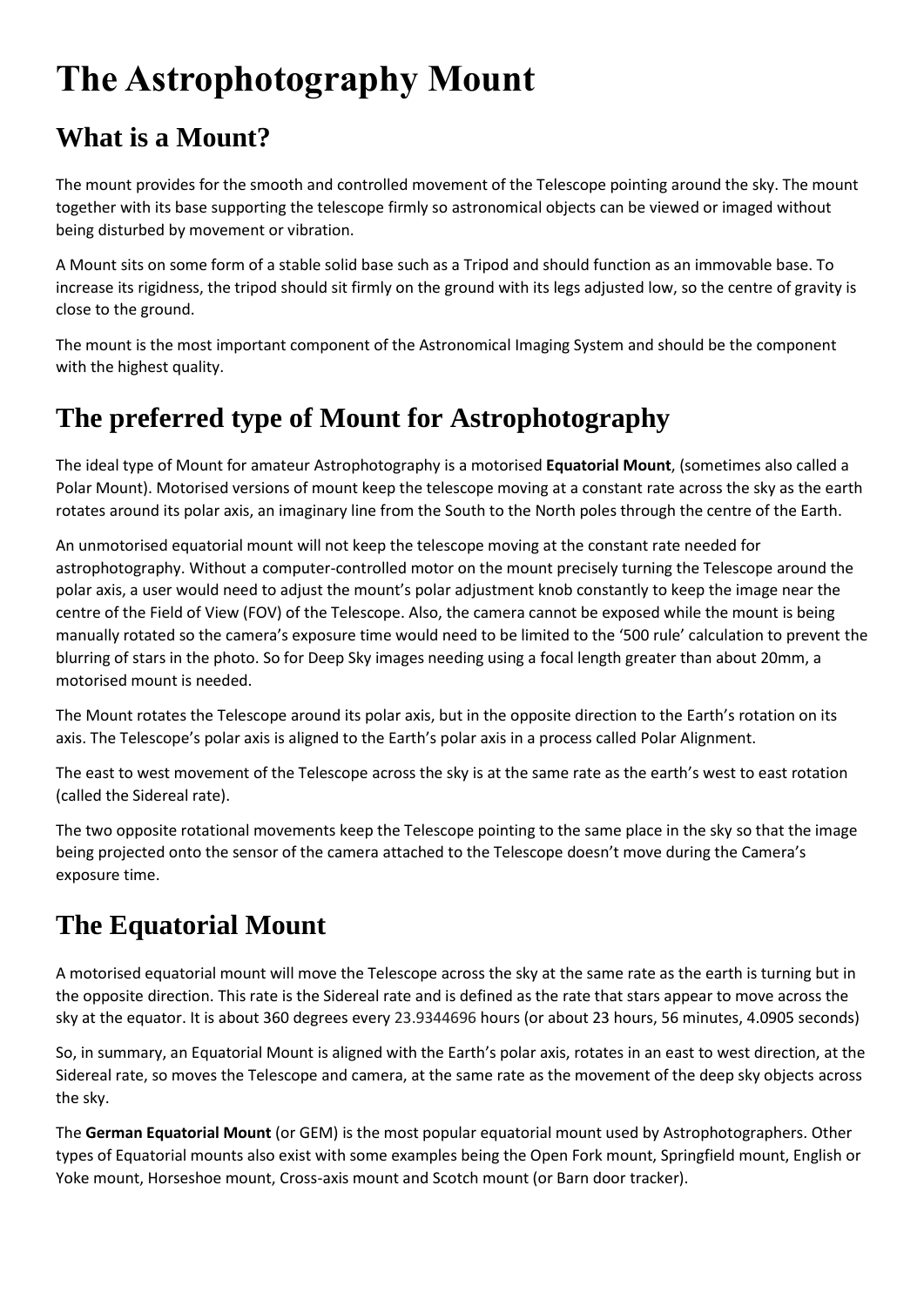### **The German Equatorial Mount**

### **The origins of the GEM**

In 1813, Joseph von Fraunhofer, a physicist and optician from Straubing in southern Germany, needed a Mount for his telescope project at the Dorpat Observatory in Russia (now Tartouo, Estonia).

The Telescope was to be a 245mm refractor telescope with a focal length of 4.1m. The lens he made in 1819 was the largest at that time and the Telescope was installed at the Dorpat Observatory by 1824.





His mount design was the first of its kind and later came to be known as the German Equatorial Mount (or GEM).

The basic design was around the shape of a 'T'. The vertical axis of the 'T' is aligned with the polar axis of the earth, the Telescope is attached to one side of the horizontal arm of the 'T' and balancing weight on the opposite side of the horizontal arm of the 'T'.

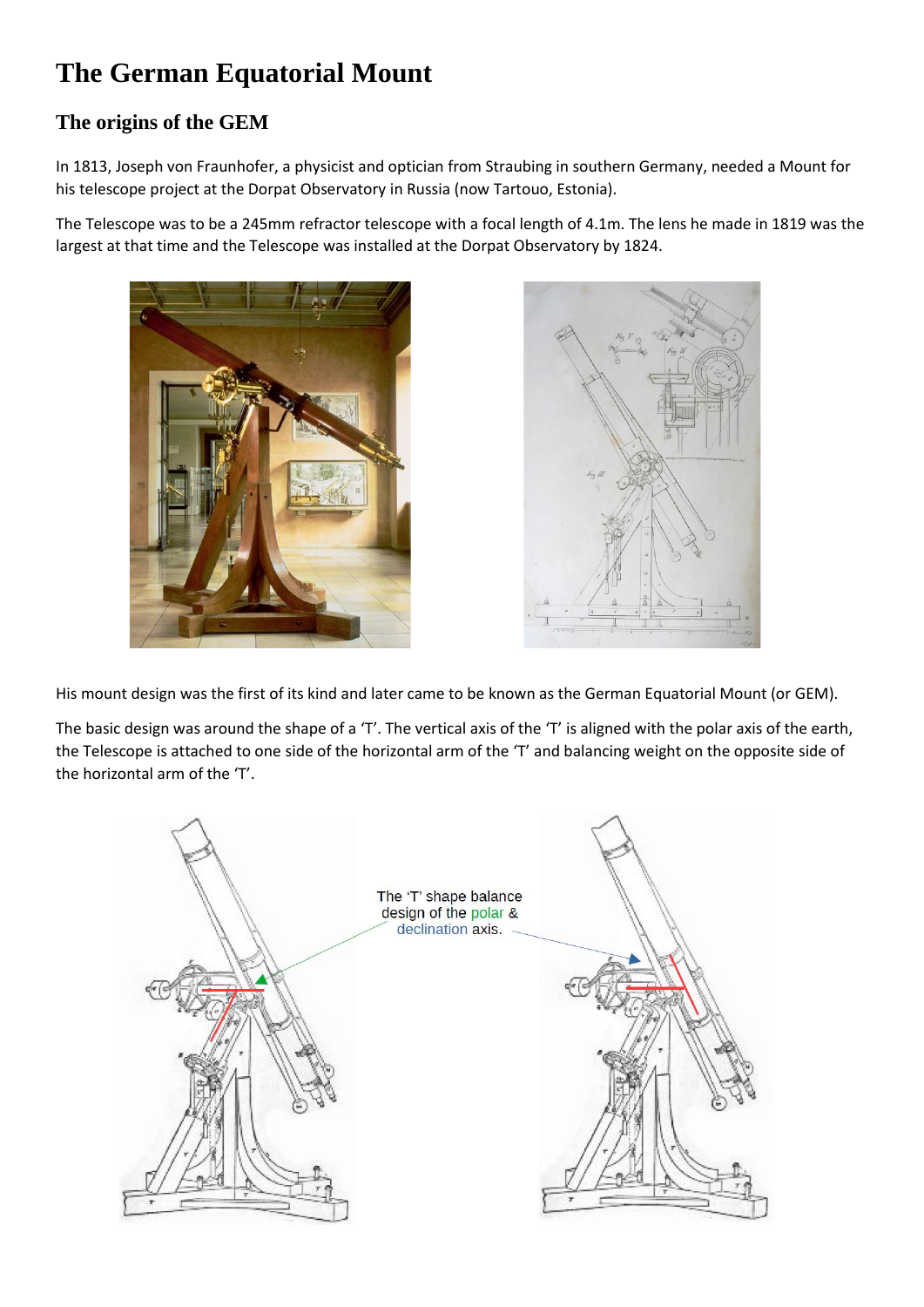The mount's design of the balance of the Telescope on one side of the 'T' and a weight on the other side, enabled it to be driven by a clock mechanism. The mount's drive was the first in the world to automatically track objects in the sky.



The design enabled the Telescope to be rotated around the polar axis with very little effort. The clock weights that were set before the observing run, the drive rotation rate controlled by a centrifugal regulator, was adjusted and set to keep the objects being viewed in the sky, centred in the eyepiece.

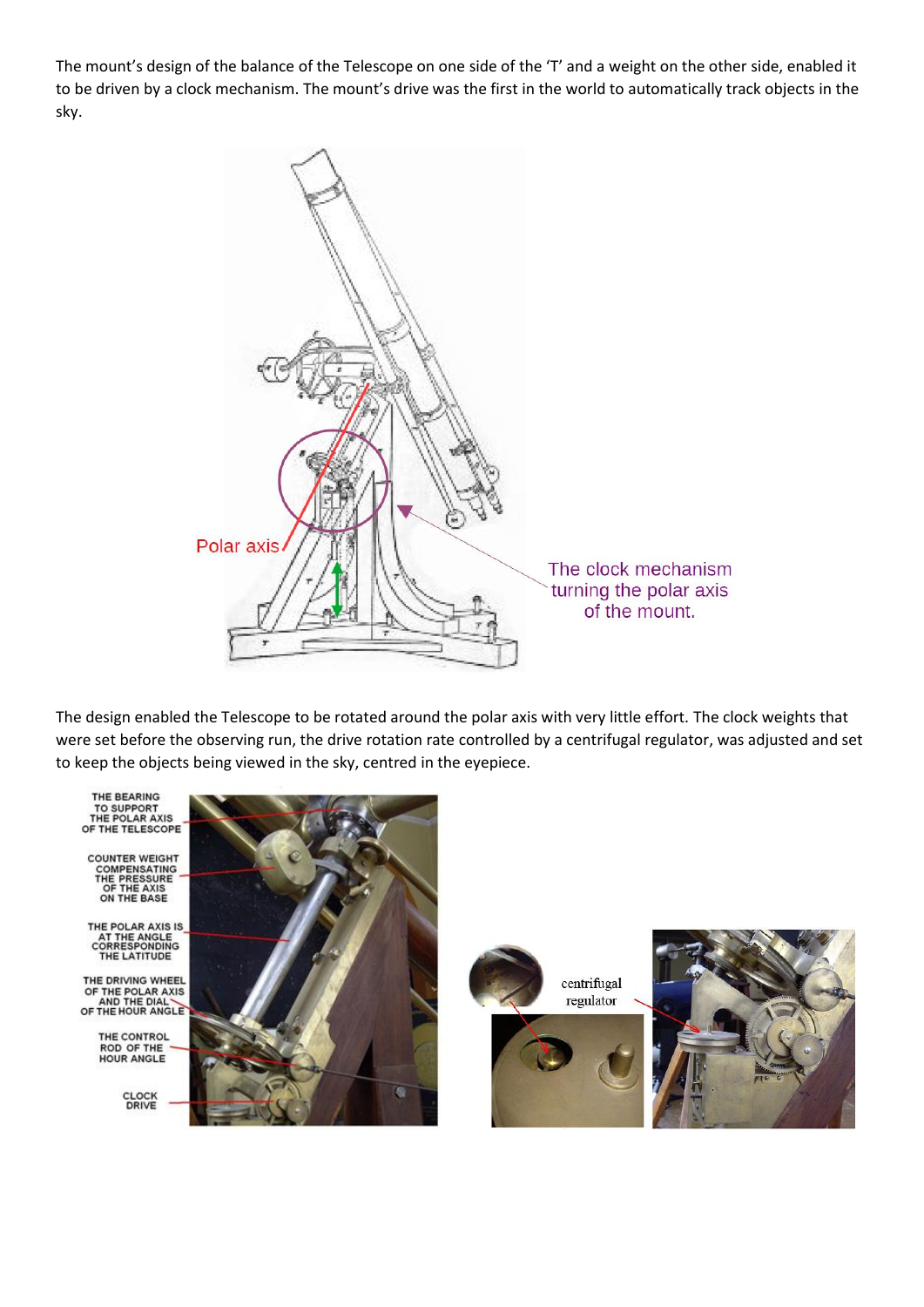### **German Equatorial Mount (GEM) overview.**

Starting with Fraunhofer's 'T' design discussed earlier and applying it to today's mounts, the balanced 'T' enables the use of low torque motors in an equatorial mount replacing the clock mechanism of yesteryear. The manufacturers of amateur Astro imager have been able to leverage off this design.

The following diagram shows how the Telescope is balanced with weights on the polar axis to allow a small motor to rotate the Telescope around the polar axis. The weights are slid along the bar to vary the rotational force on the balanced system.



Rotating the Telescope around the Polar (or Equatorial) axis that is aligned with the celestial pole is the basic requirement of the Equatorial Mount. The position along the Equatorial axis is called the Right Ascension (or RA)

The Declination axis tilts the Telescope in a South to North line away from the celestial pole. If you can imagine your object moving across the sky, rotating in a circle around the celestial pole, then picture a baseline from your mount to the celestial pole, and another line to that imaginary circle, then the declination angle is the angle from baseline the other line to that imaginary circle around celestial the pole.

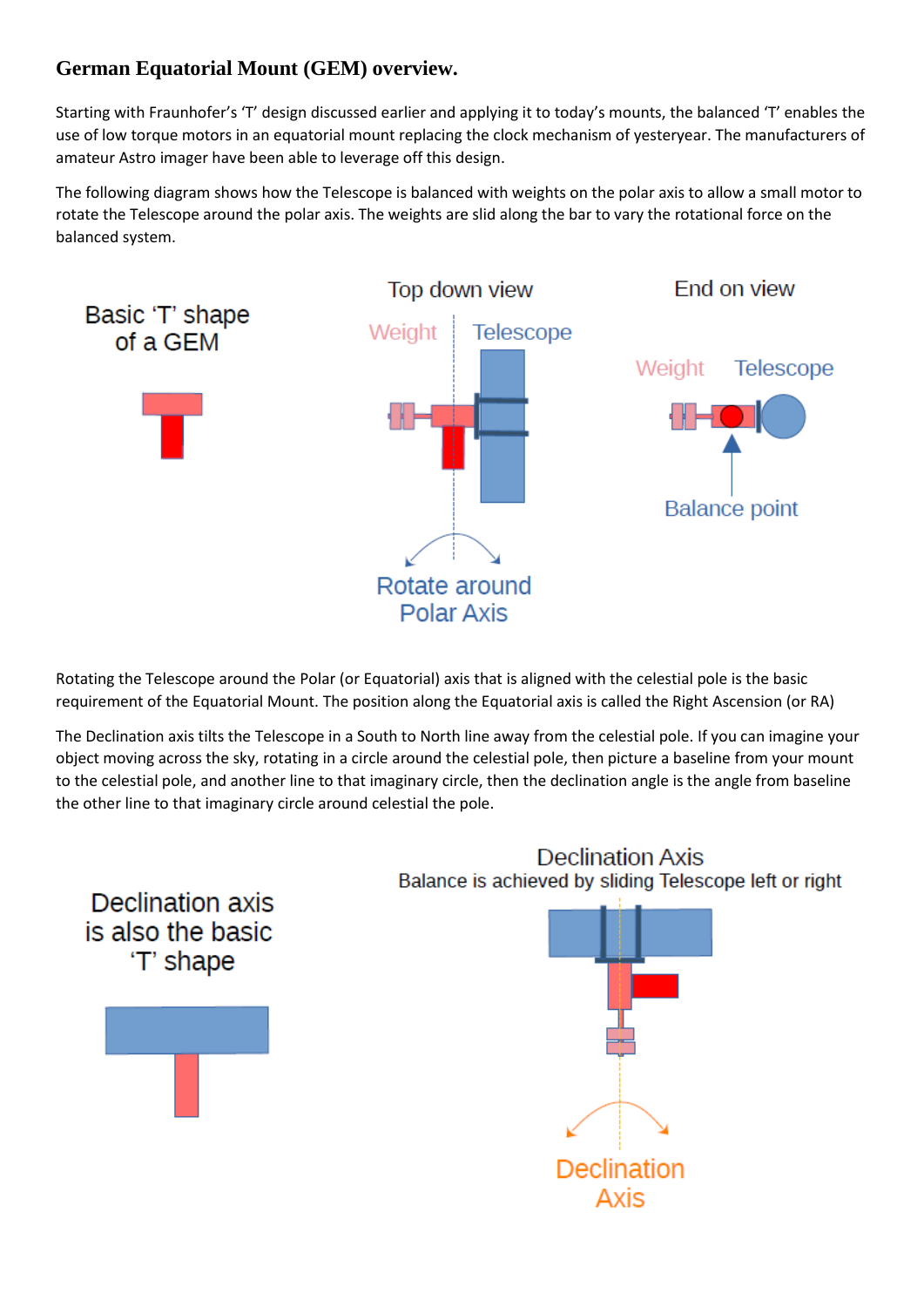Balancing the declination axis is achieved not by moving weights as done in the polar axis, but by moving the Telescope mounting point to the mount until it's balanced.

By combining the two equatorial and declination movement axes into one system, the Telescope can be pointed to an object across the sky. Once the Telescope is pointed to a place in the sky, just the movement of the polar access is needed to keep the image of the sky as viewed by the camera, still in the Telescope.

If the mount is not precisely aligned to the celestial pole, then it will not trace a perfect circle around the pole so the declination angle may need slight adjustment using a computer application to adjust the motor in a motorised mount. The process of constantly monitoring the star movement around the celestial pole is called Guiding.



The German Equatorial Mount (or GEM) is a popular, cost-effective design choice used by amateur imagers for an equatorial mount. The following information is more applicable to the German Equatorial.

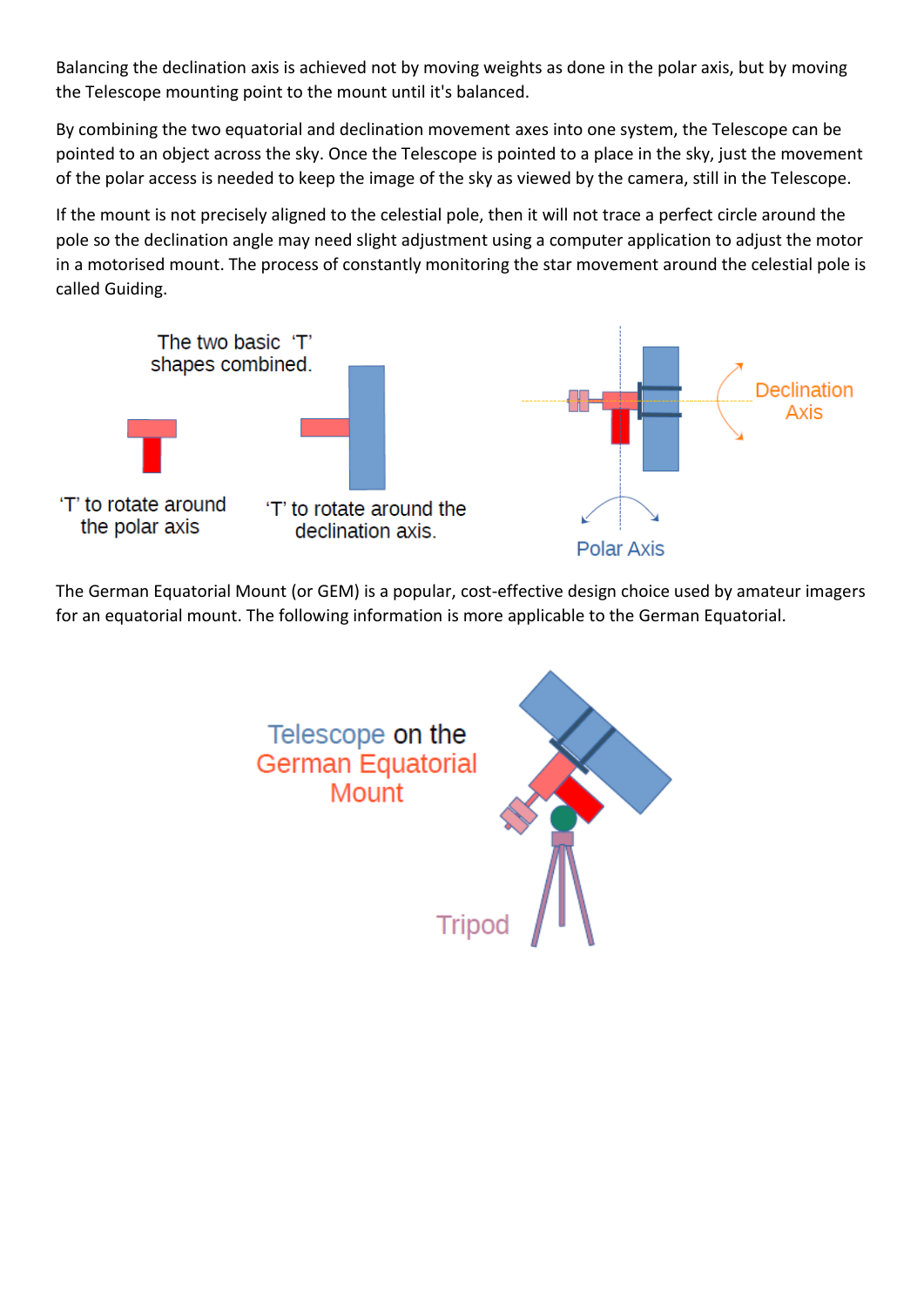### **Altitude - Azimuth Mount**

While equatorial mounts are the preferred mount type for the amateur imager, other types of mounts exist such as the Altitude-Altitude mount, Transit mount, Zenith mount, Hexapod telescope, Infinite-axis telescope (Trackball or Bolling Ball mount) and Altitude-Azimuth mount. The Altitude-Azimuth mount (or Alt-Az mount) is commonly used by amateur visual observers and very large professional telescopes.

The Alt-Az mount is easier to point in the sky as its movements are up/down (i.e., Altitude) and left/right (i.e., Azimuth). The imaging drawback with an Alt-Az mount is that it doesn't rotate with the sky, and imaging straight up at the sky (i.e., pointing to the Zenith) has issues (issues solved with the Altitude-Altitude mount).

Using the Alt-Az mount for visual observation, your eyes can adjust for movement and follow the sky slowly rotating as you observe an object. If the Alt-Az mount is used for imaging, the camera attached to the telescope does not rotate as the sky rotates. This can result in stars in the middle of the image not smeared but as you look towards the edge of the image, stars will be more elongated the closer you look to the edges of the image (the amount of smear depending on the sensor size and exposure length). This is due to the camera's view being rotated as the sensor is being exposed which causes the streaks around the edges. This is called field rotation. Note that field rotation does not refer to multiple images taken over time that appear to be rotated being at different angles in the sky. These images can be aligned (including rotated) during normal image processing.

Constructing a very large Equatorial Mount becomes impractical when they are the size of a large multi-storey building. The complexity of dealing with field rotation becomes simpler than rotating building-sized telescopes.

### **Field Derotation for an Alt-Az Mount**

Field derotation for a Telescope's imaging train can be expensive and complicated, which is why it's not widely used in the small setups used by amateur imagers. A field derotator may be employed on an Alt-Az mount to rotate the whole telescope, with the camera attached, in the opposite direction to the sky. Depending on the design of the derotator, they often need resetting every so often. An example of a derotator is the Trackthestars rOTAtor <https://trackthestars.com/product/telescope-rotator/> It is secured to the mount and the whole telescope is mounted to it. It needs resetting after 1 to 3 hours the depending on how high the Telescope is pointing in the sky.





Very large professional Telescopes can use a rotating K-Mirror to derotate the beam of light from the sky coming out of the telescope assembly before the image is captured on the camera sensor.